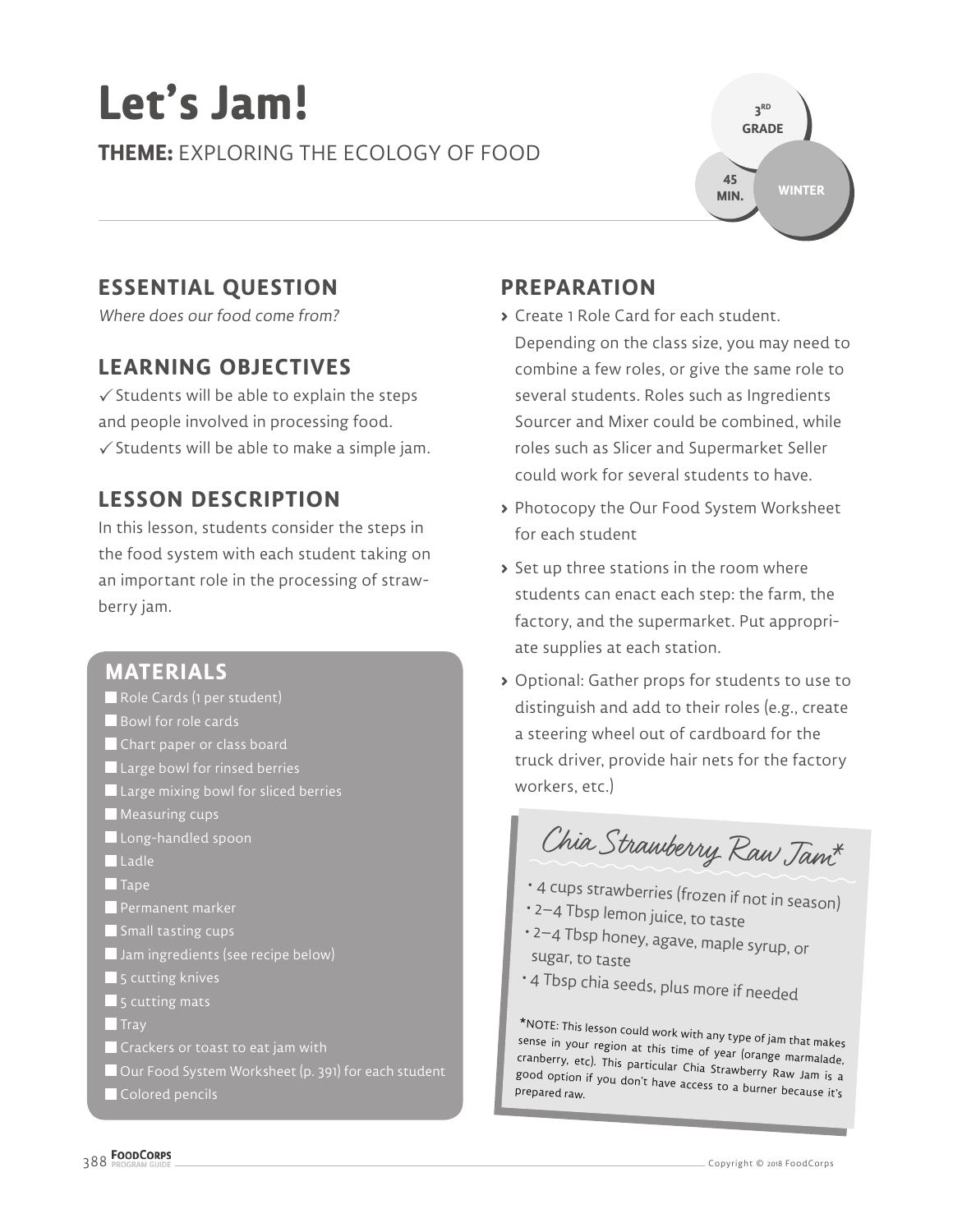#### **FOOD SYSTEM ROLES**

#### **FARM**

- **Harvester—**Pick stems off berries
- **Washer—**Wash berries
- **Truck Driver—**Deliver berries

#### **FACTORY**

• **Slicer—**Slice berries into small pieces

• **Ingredients Sourcer—**Follow recipe and measure ingredients

• **Mixer—**Add ingredients and mix

• **Label Maker—**Create a label for each cup

• **Packager—**Pour strawberry jam into cups and affix label

#### **SUPERMARKET**

• **Truck Driver—**Transport cups to supermarket

• **Supermarket Seller—**Sell (pass out) cups to customers

## **ACTION STEPS**

**1. Engage:** Gather students in a circle, and show them a pint of strawberries and strawberry jam. Ask, What's the difference between these two things? Discuss. Ask, What steps would it take to get from one to the other? On the board or chart paper, make a list of the steps students anticipate. **(5 min.)**

**2. Assign Roles:** Explain, Today we're going make strawberry jam. You'll each have a role to play in the "food system." A "food system" is a series of people and activities that get food from a farm to our plates. Show students the "farm," the "factory," and the "supermarket" in the classroom. Pass out the Our Food System Worksheet. Explain that while some students are performing their roles, others will be illustrating the process. You might pay homage to farmers by having all students pretend to plant strawberry seeds as the first step of the process. Have students draw

role cards out of a bowl and then go to their respective stations. **(5 min.)**

### **3. Wash Hands Break! (5 min.)**

**4. Making Jam:** While a few students at a time are fulfilling their role to help make the jam, have the remaining students illustrate each step on their worksheet. Have Harvesters pick stems off berries, have Washers rinse the berries, and have the Truck Driver deliver the berries to the factory station. At the factory, the Labelers can start creating and affixing labels to cups while the rest of the factory workers are making the jam. Have Ingredients Sourcers measure out other ingredients while Slicers slice berries and place them in a bowl they pass off to the Mixer. After the Mixer has incorporated all the ingredients, he or she should pass the bowl to the Packager who will pour a little into a tasting cup for each student. If you have the time, place the jam in the refrigerator to set for thirty minutes. Otherwise, expect it to be a bit runny. **(20 min.)**

**5. Tasting:** Have the Truck Driver transport the cups to the supermarket on a tray. Then have students form single file lines at the supermarket to buy jam from the Supermarket Sellers. Meanwhile, deliver crackers to students' desks. Once all students have jam, have them taste together, and ask students to describe the flavors and texture of their jam. Explain that most jam you buy at the store is cooked but that they made a raw jam that gets its texture from chia seeds. **(5 min.)**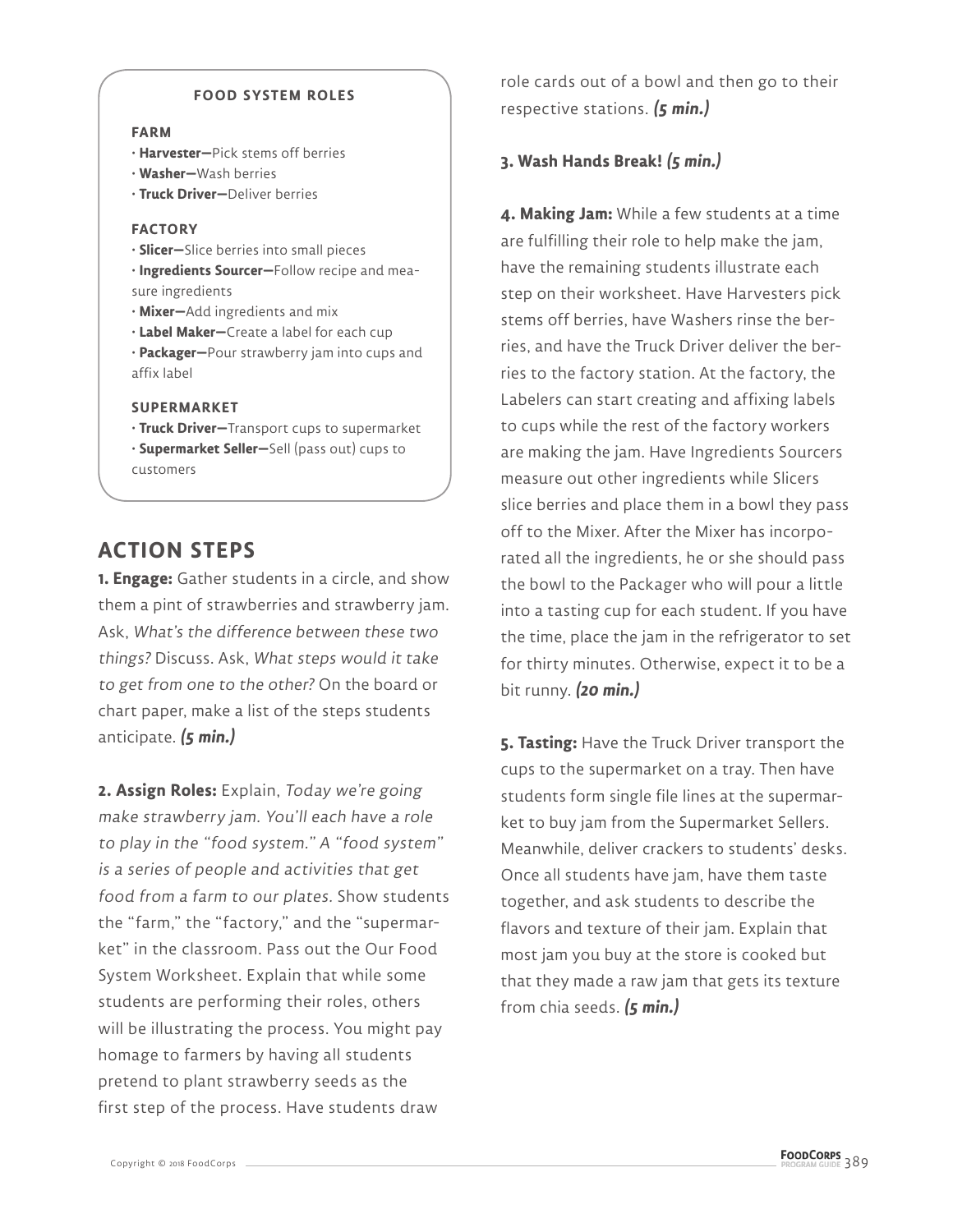## **REFLECTION**

Have students discuss the following questions in small groups, then share with the class: **(5 min.)**

- What are some differences between buying jam and making our own jam?
- What surprised you about the activity we did today taking strawberries from the farm to the supermarket?
- Why is each person important in the process of making the food we buy and eat?
- Ask yourself: How did I contribute to making this jam? Did I work well with my classmates?

## **ADAPTATIONS**

**Economics Extension:** Have students consider the cost of each step by having a dollar symbol to represent the pay for each person involved in the process and tallying the dollar symbols. You can also discuss with students how much they would want to get paid for their role, and add those figures to get at the total cost. This extension could be a great conversation starter for engaging older grades in thinking about farm workers' rights and compensation.

**Literacy Extension:** Read How Did That Get in My Lunchbox? by Chris Butterworth to reinforce and expand upon the concepts in this lesson.

# **ACADEMIC CONNECTIONS**

English Language Arts Common Core State **Standards** 

## **CCSS.ELA-LITERACY.SL.3.1**

Engage effectively in a range of collaborative discussions (one-on-one, in groups, and teacher-led) with diverse partners on grade 3 topics and texts, building on others' ideas and expressing their own clearly.